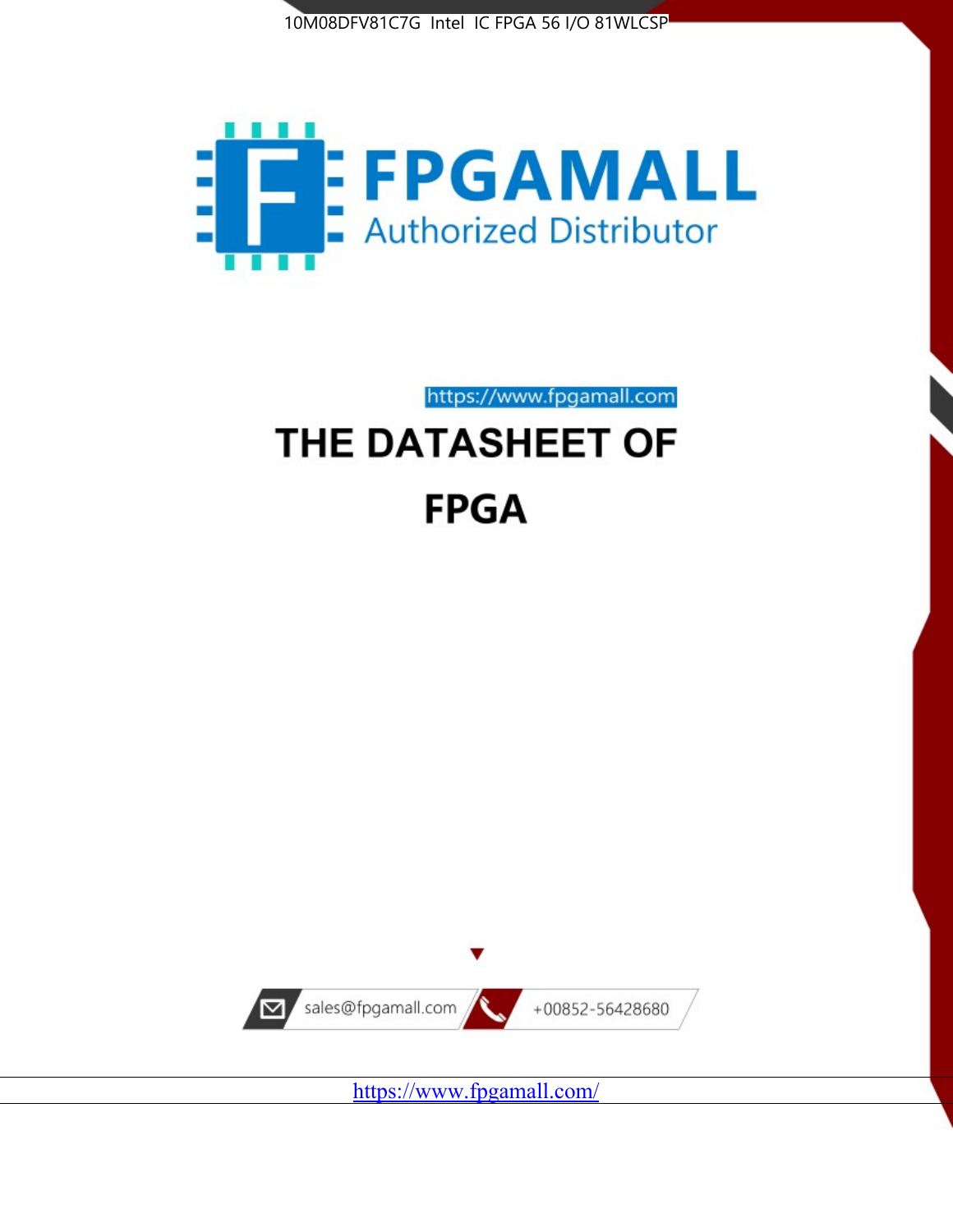10M08DFV81C7G Intel IC FPGA 56 I/O 81WLCSP



# **Intel® MAX® 10 FPGA Device Overview**



**M10-OVERVIEW | 2017.12.15** Latest document on the web: **[PDF](https://www.altera.com/en_US/pdfs/literature/hb/max-10/m10_overview.pdf)** | **[HTML](https://www.altera.com/documentation/myt1396938463674.html)**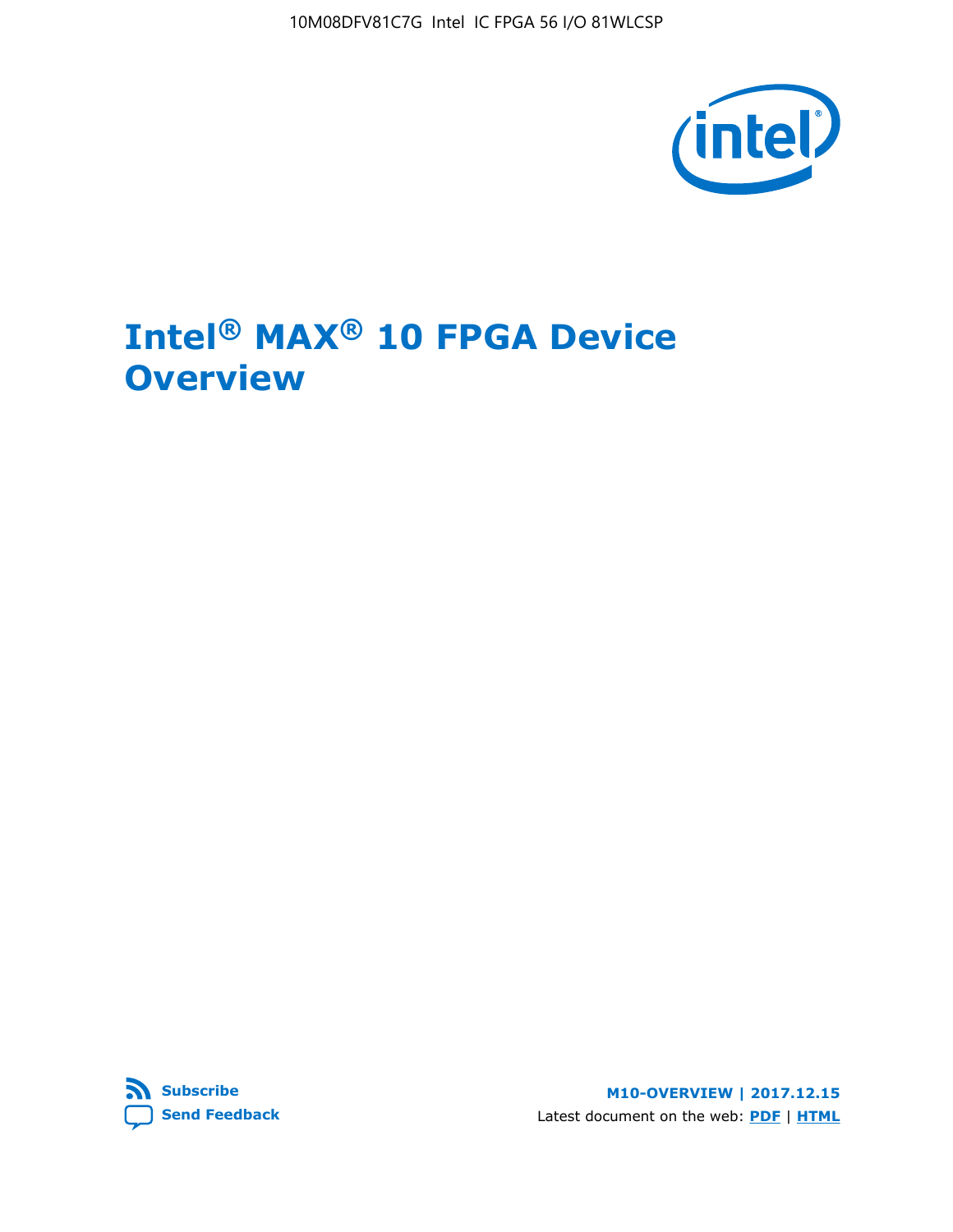

## **Contents**

| Intel® MAX® 10 FPGA Device Overview……………………………………………………………………………3  |  |
|--------------------------------------------------------------------|--|
|                                                                    |  |
|                                                                    |  |
|                                                                    |  |
|                                                                    |  |
|                                                                    |  |
|                                                                    |  |
|                                                                    |  |
|                                                                    |  |
|                                                                    |  |
|                                                                    |  |
|                                                                    |  |
|                                                                    |  |
|                                                                    |  |
|                                                                    |  |
|                                                                    |  |
|                                                                    |  |
|                                                                    |  |
|                                                                    |  |
|                                                                    |  |
| Document Revision History for Intel MAX 10 FPGA Device Overview 13 |  |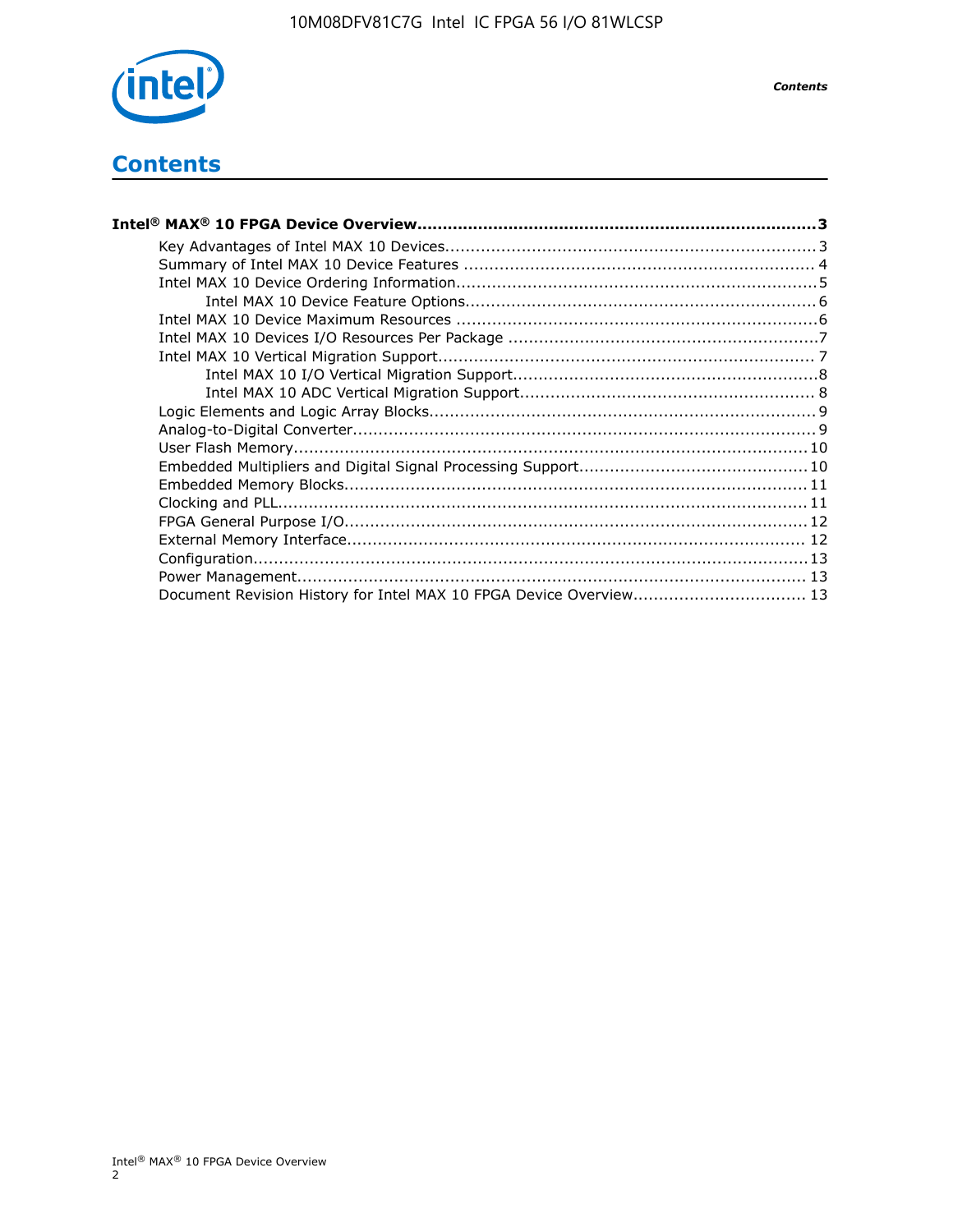

# **Intel® MAX® 10 FPGA Device Overview**

Intel® MAX® 10 devices are single-chip, non-volatile low-cost programmable logic devices (PLDs) to integrate the optimal set of system components.

The highlights of the Intel MAX 10 devices include:

- Internally stored dual configuration flash
- User flash memory
- Instant on support
- Integrated analog-to-digital converters (ADCs)
- Single-chip Nios II soft core processor support

Intel MAX 10 devices are the ideal solution for system management, I/O expansion, communication control planes, industrial, automotive, and consumer applications.

#### **Related Links**

[Intel MAX 10 FPGA Device Datasheet](https://www.altera.com/documentation/mcn1397700832153.html#mcn1397643748870)

## **Key Advantages of Intel MAX 10 Devices**

#### **Table 1. Key Advantages of Intel MAX 10 Devices**

| <b>Advantage</b>               | <b>Supporting Feature</b>                                                                                                                                                                                  |  |  |  |
|--------------------------------|------------------------------------------------------------------------------------------------------------------------------------------------------------------------------------------------------------|--|--|--|
| Simple and fast configuration  | Secure on-die flash memory enables device configuration in less than 10 ms                                                                                                                                 |  |  |  |
| Flexibility and integration    | Single device integrating PLD logic, RAM, flash memory, digital signal<br>processing (DSP), ADC, phase-locked loop (PLL), and I/Os<br>Small packages available from 3 mm $\times$ 3 mm                     |  |  |  |
| Low power                      | Sleep mode—significant standby power reduction and resumption in less than<br>$1 \text{ ms}$<br>Longer battery life-resumption from full power-off in less than 10 ms                                      |  |  |  |
| 20-year-estimated life cycle   | Built on TSMC's 55 nm embedded flash process technology                                                                                                                                                    |  |  |  |
| High productivity design tools | Intel Quartus <sup>®</sup> Prime Lite edition (no cost license)<br>Platform Designer (Standard) system integration tool<br>DSP Builder for Intel FPGAs<br>Nios <sup>®</sup> II Embedded Design Suite (EDS) |  |  |  |

Intel Corporation. All rights reserved. Intel, the Intel logo, Altera, Arria, Cyclone, Enpirion, MAX, Nios, Quartus and Stratix words and logos are trademarks of Intel Corporation or its subsidiaries in the U.S. and/or other countries. Intel warrants performance of its FPGA and semiconductor products to current specifications in accordance with Intel's standard warranty, but reserves the right to make changes to any products and services at any time without notice. Intel assumes no responsibility or liability arising out of the application or use of any information, product, or service described herein except as expressly agreed to in writing by Intel. Intel customers are advised to obtain the latest version of device specifications before relying on any published information and before placing orders for products or services. \*Other names and brands may be claimed as the property of others.

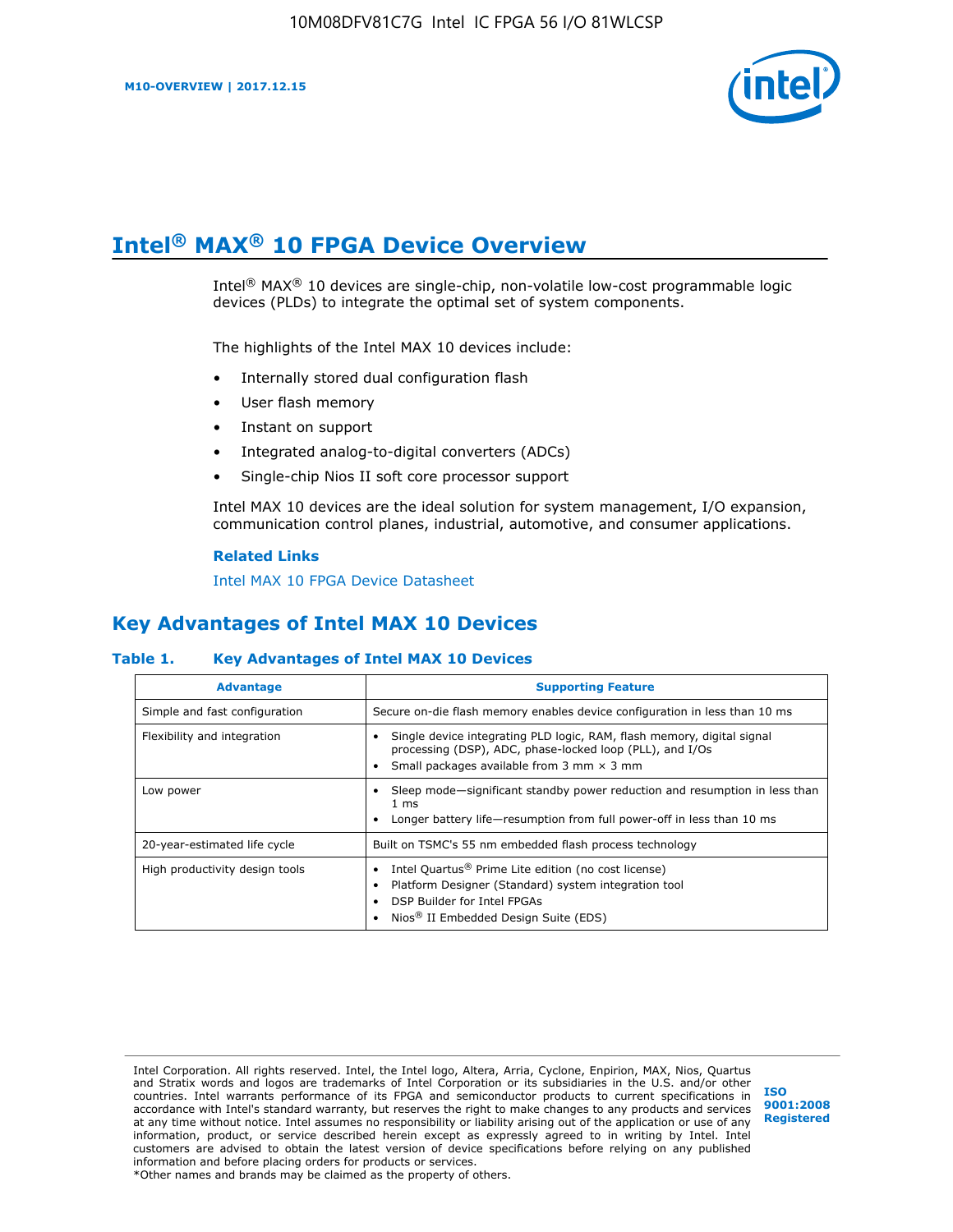

## **Summary of Intel MAX 10 Device Features**

#### **Table 2. Summary of Features for Intel MAX 10 Devices**

| <b>Feature</b>                       | <b>Description</b>                                                                                                                                                                                                                                                                            |
|--------------------------------------|-----------------------------------------------------------------------------------------------------------------------------------------------------------------------------------------------------------------------------------------------------------------------------------------------|
| Technology                           | 55 nm TSMC Embedded Flash (Flash + SRAM) process technology                                                                                                                                                                                                                                   |
| Packaging                            | Low cost, small form factor packages-support multiple packaging<br>technologies and pin pitches<br>Multiple device densities with compatible package footprints for seamless<br>migration between different device densities<br>RoHS6-compliant                                               |
| Core architecture                    | 4-input look-up table (LUT) and single register logic element (LE)<br>$\bullet$<br>LEs arranged in logic array block (LAB)<br>$\bullet$<br>Embedded RAM and user flash memory<br>$\bullet$<br>Clocks and PLLs<br>$\bullet$<br>Embedded multiplier blocks<br>General purpose I/Os<br>$\bullet$ |
| Internal memory blocks               | M9K-9 kilobits (Kb) memory blocks<br>$\bullet$<br>Cascadable blocks to create RAM, dual port, and FIFO functions<br>$\bullet$                                                                                                                                                                 |
| User flash memory (UFM)              | User accessible non-volatile storage<br>$\bullet$<br>High speed operating frequency<br>$\bullet$<br>Large memory size<br>$\bullet$<br>High data retention<br>$\bullet$<br>Multiple interface option                                                                                           |
| Embedded multiplier blocks           | One $18 \times 18$ or two 9 $\times$ 9 multiplier modes<br>$\bullet$<br>Cascadable blocks enabling creation of filters, arithmetic functions, and image<br>processing pipelines                                                                                                               |
| <b>ADC</b>                           | 12-bit successive approximation register (SAR) type<br>$\bullet$<br>Up to 17 analog inputs<br>$\bullet$<br>Cumulative speed up to 1 million samples per second (MSPS)<br>Integrated temperature sensing capability                                                                            |
| Clock networks                       | Global clocks support<br>$\bullet$<br>High speed frequency in clock network                                                                                                                                                                                                                   |
| Internal oscillator                  | Built-in internal ring oscillator                                                                                                                                                                                                                                                             |
| PLLs                                 | Analog-based<br>Low jitter<br>$\bullet$<br>High precision clock synthesis<br>$\bullet$<br>Clock delay compensation<br>$\bullet$<br>Zero delay buffering<br>$\bullet$<br>Multiple output taps<br>$\bullet$                                                                                     |
| General-purpose I/Os (GPIOs)         | • Multiple I/O standards support<br>On-chip termination (OCT)<br>$\bullet$<br>Up to 830 megabits per second (Mbps) LVDS receiver, 800 Mbps LVDS<br>transmitter                                                                                                                                |
| External memory interface (EMIF) (1) | Supports up to 600 Mbps external memory interfaces:<br>continued                                                                                                                                                                                                                              |

<sup>(1)</sup> EMIF is only supported in selected Intel MAX 10 device density and package combinations. Refer to the *External Memory Interface User Guide* for more information.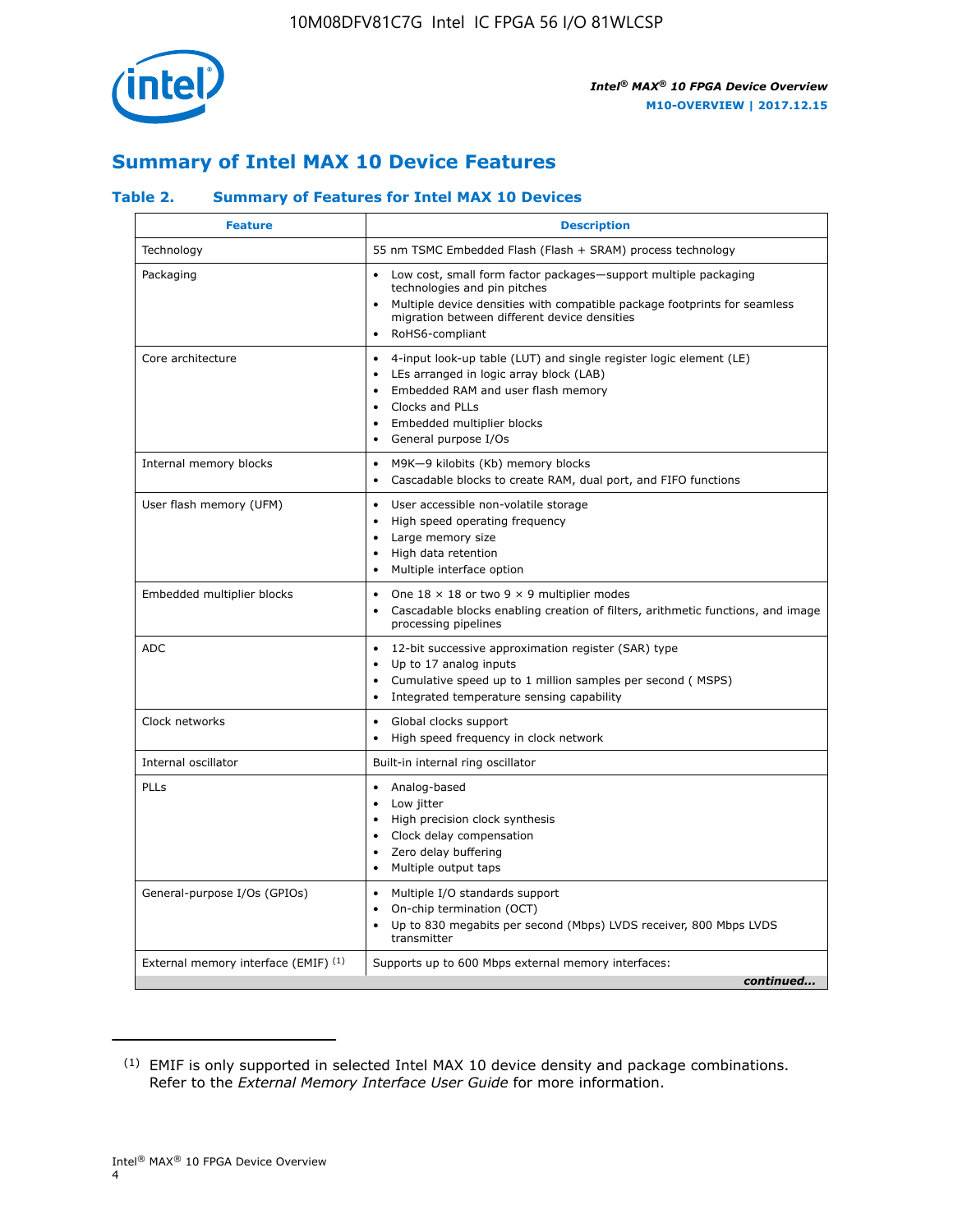

| <b>Feature</b>                | <b>Description</b>                                                                                                                                                                                                                                                                                                                                                                                                            |  |  |  |
|-------------------------------|-------------------------------------------------------------------------------------------------------------------------------------------------------------------------------------------------------------------------------------------------------------------------------------------------------------------------------------------------------------------------------------------------------------------------------|--|--|--|
|                               | DDR3, DDR3L, DDR2, LPDDR2 (on 10M16, 10M25, 10M40, and 10M50.)<br>SRAM (Hardware support only)<br><i>Note:</i> For 600 Mbps performance, -6 device speed grade is required.<br>Performance varies according to device grade (commercial, industrial, or<br>automotive) and device speed grade (-6 or -7). Refer to the Intel MAX<br>10 FPGA Device Datasheet or External Memory Interface Spec Estimator<br>for more details. |  |  |  |
| Configuration                 | Internal configuration<br>JTAG<br>٠<br>Advanced Encryption Standard (AES) 128-bit encryption and compression<br>options<br>Flash memory data retention of 20 years at 85 $^{\circ}$ C                                                                                                                                                                                                                                         |  |  |  |
| Flexible power supply schemes | Single- and dual-supply device options<br>Dynamically controlled input buffer power down<br>Sleep mode for dynamic power reduction                                                                                                                                                                                                                                                                                            |  |  |  |

## **Intel MAX 10 Device Ordering Information**

#### **Figure 1. Sample Ordering Code and Available Options for Intel MAX 10 Devices**



*Note:* The –I6 and –A6 speed grades of the Intel MAX 10 FPGA devices are not available by default in the Intel Quartus Prime software. Contact your local Intel sales representatives for support.

#### **Related Links**

#### [Intel FPGA Product Selector](http://www.altera.com/products/selector/psg-selector.html)

Provides the latest information about Intel FPGAs.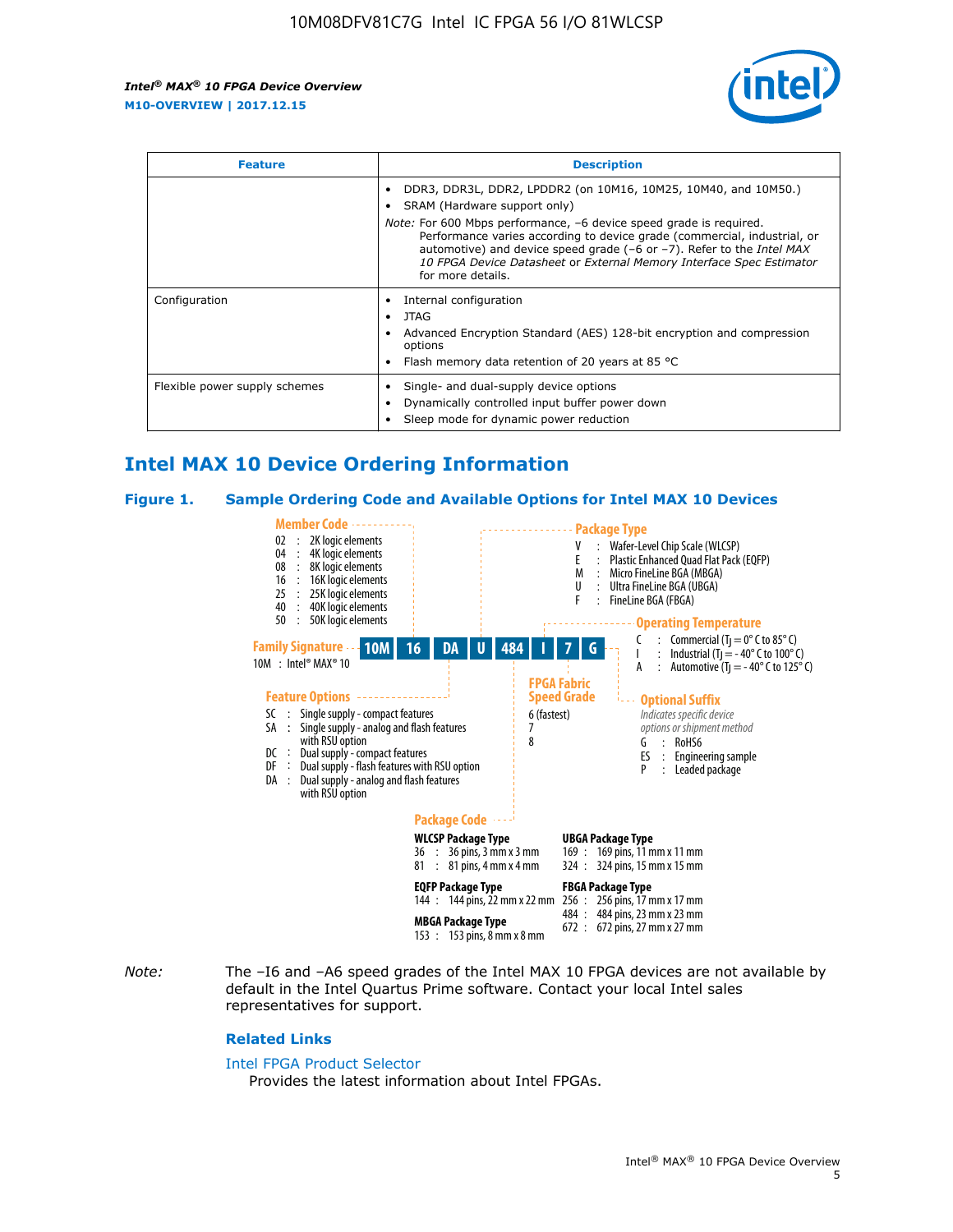

## **Intel MAX 10 Device Feature Options**

#### **Table 3. Feature Options for Intel MAX 10 Devices**

| <b>Option</b> | <b>Feature</b>                                                                                                                                                                          |
|---------------|-----------------------------------------------------------------------------------------------------------------------------------------------------------------------------------------|
| Compact       | Devices with core architecture featuring single configuration image with self-configuration capability                                                                                  |
| Flash         | Devices with core architecture featuring:<br>Dual configuration image with self-configuration capability<br>Remote system upgrade capability<br>Memory initialization                   |
| Analog        | Devices with core architecture featuring:<br>Dual configuration image with self-configuration capability<br>Remote system upgrade capability<br>Memory initialization<br>Integrated ADC |

## **Intel MAX 10 Device Maximum Resources**

#### **Table 4. Maximum Resource Counts for Intel MAX 10 Devices**

| <b>Resource</b>                     |                            | <b>Device</b> |                |                |                |                |                |                |
|-------------------------------------|----------------------------|---------------|----------------|----------------|----------------|----------------|----------------|----------------|
|                                     |                            | <b>10M02</b>  | 10M04          | <b>10M08</b>   | <b>10M16</b>   | <b>10M25</b>   | <b>10M40</b>   | <b>10M50</b>   |
|                                     | Logic Elements (LE) (K)    | 2             | 4              | 8              | 16             | 25             | 40             | 50             |
| M9K Memory (Kb)                     |                            | 108           | 189            | 378            | 549            | 675            | 1,260          | 1,638          |
|                                     | User Flash Memory (Kb) (2) | 96            | 1,248          | 1,376          | 2,368          | 3,200          | 5,888          | 5,888          |
| $18 \times 18$ Multiplier           |                            | 16            | 20             | 24             | 45             | 55             | 125            | 144            |
| <b>PLL</b>                          |                            | 2             | $\overline{2}$ | $\overline{2}$ | $\overline{4}$ | $\overline{4}$ | 4              | $\overline{4}$ |
| GPIO                                |                            | 246           | 246            | 250            | 320            | 360            | 500            | 500            |
| <b>LVDS</b>                         | Dedicated<br>Transmitter   | 15            | 15             | 15             | 22             | 24             | 30             | 30             |
|                                     | Emulated<br>Transmitter    | 114           | 114            | 116            | 151            | 171            | 241            | 241            |
|                                     | Dedicated Receiver         | 114           | 114            | 116            | 151            | 171            | 241            | 241            |
| <b>Internal Configuration Image</b> |                            | $\mathbf{1}$  | $\overline{2}$ | $\overline{2}$ | $\overline{2}$ | 2              | $\overline{2}$ | $\overline{2}$ |
| <b>ADC</b>                          |                            |               | 1              | $\mathbf{1}$   | $\mathbf{1}$   | 2              | 2              | 2              |

<sup>(2)</sup> The maximum possible value including user flash memory and configuration flash memory. For more information, refer to [Intel MAX 10 User Flash Memory User Guide](https://www.altera.com/documentation/vgo1395753117436.html#vgo1395811844282).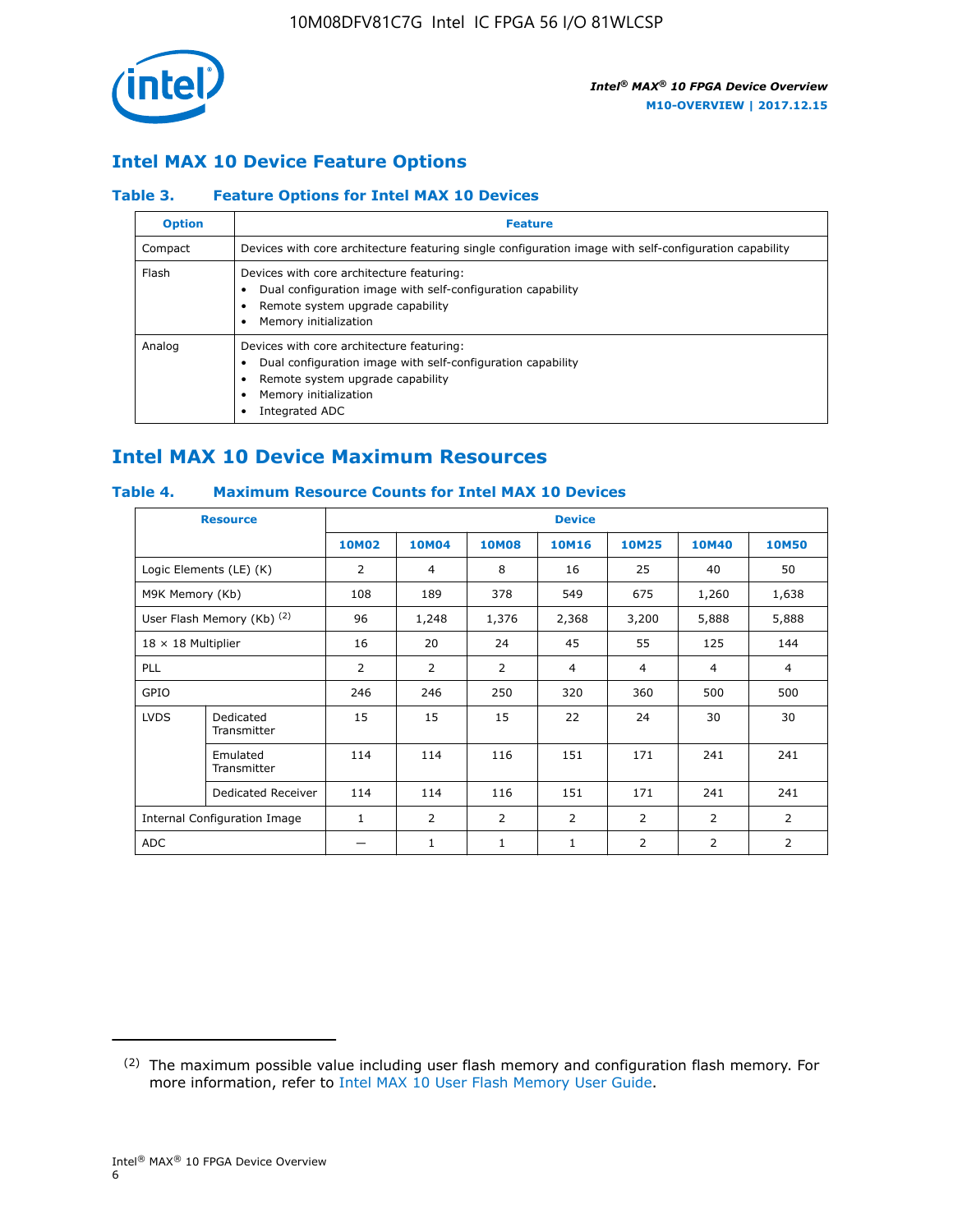

## **Intel MAX 10 Devices I/O Resources Per Package**

#### **Table 5. Package Plan for Intel MAX 10 Single Power Supply Devices**

| <b>Device</b> |                   | <b>Package</b>                     |                      |                             |                                      |  |  |  |
|---------------|-------------------|------------------------------------|----------------------|-----------------------------|--------------------------------------|--|--|--|
|               | <b>Type</b>       | M153<br>153-pin MBGA               | U169<br>169-pin UBGA | <b>U324</b><br>324-pin UBGA | E144<br>144-pin EQFP                 |  |  |  |
|               | <b>Size</b>       | $8 \text{ mm} \times 8 \text{ mm}$ | 11 mm $\times$ 11 mm | 15 mm $\times$ 15 mm        | $22 \text{ mm} \times 22 \text{ mm}$ |  |  |  |
|               | <b>Ball Pitch</b> | $0.5$ mm                           | $0.8$ mm             | $0.8$ mm                    | $0.5$ mm                             |  |  |  |
| 10M02         |                   | 112                                | 130                  | 246                         | 101                                  |  |  |  |
| 10M04         |                   | 112                                | 130                  | 246                         | 101                                  |  |  |  |
| 10M08         |                   | 112                                | 130                  | 246                         | 101                                  |  |  |  |
| 10M16         |                   |                                    | 130                  | 246                         | 101                                  |  |  |  |
| 10M25         |                   |                                    |                      |                             | 101                                  |  |  |  |
| 10M40         |                   |                                    |                      |                             | 101                                  |  |  |  |
| 10M50         |                   |                                    |                      |                             | 101                                  |  |  |  |

#### **Table 6. Package Plan for Intel MAX 10 Dual Power Supply Devices**

| <b>Device</b> |                   | <b>Package</b> |                                            |                                                                    |                         |                           |                             |  |  |
|---------------|-------------------|----------------|--------------------------------------------|--------------------------------------------------------------------|-------------------------|---------------------------|-----------------------------|--|--|
|               | <b>Type</b>       | <b>V36</b>     | <b>V81</b>                                 | <b>U324</b><br>36-pin WLCSP 81-pin WLCSP 324-pin UBGA 256-pin FBGA | <b>F256</b>             | F484<br>484-pin FBGA      | <b>F672</b><br>672-pin FBGA |  |  |
|               | <b>Size</b>       |                | $3$ mm $\times$ 3 mm $ 4$ mm $\times$ 4 mm | $15$ mm $\times$ 15<br>mm                                          | 17 mm $\times$ 17<br>mm | $23$ mm $\times$ 23<br>mm | $27$ mm $\times$ 27<br>mm   |  |  |
|               | <b>Ball Pitch</b> | $0.4$ mm       | $0.4$ mm                                   | $0.8$ mm                                                           | 1.0 <sub>mm</sub>       | 1.0 <sub>mm</sub>         | 1.0 <sub>mm</sub>           |  |  |
| 10M02         |                   | 27             |                                            | 160                                                                |                         |                           |                             |  |  |
| 10M04         |                   |                |                                            | 246                                                                | 178                     |                           |                             |  |  |
| 10M08         |                   |                | 56                                         | 246                                                                | 178                     | 250                       |                             |  |  |
| 10M16         |                   |                |                                            | 246                                                                | 178                     | 320                       |                             |  |  |
| 10M25         |                   |                |                                            |                                                                    | 178                     | 360                       |                             |  |  |
| 10M40         |                   |                |                                            |                                                                    | 178                     | 360                       | 500                         |  |  |
| 10M50         |                   |                |                                            |                                                                    | 178                     | 360                       | 500                         |  |  |

#### **Related Links**

- [Intel MAX 10 General Purpose I/O User Guide](https://www.altera.com/documentation/sam1393999966669.html#sam1394000084476)
- [Intel MAX 10 High-Speed LVDS I/O User Guide](https://www.altera.com/documentation/sam1394433606063.html#sam1394433911642)

## **Intel MAX 10 Vertical Migration Support**

Vertical migration supports the migration of your design to other Intel MAX 10 devices of different densities in the same package with similar I/O and ADC resources.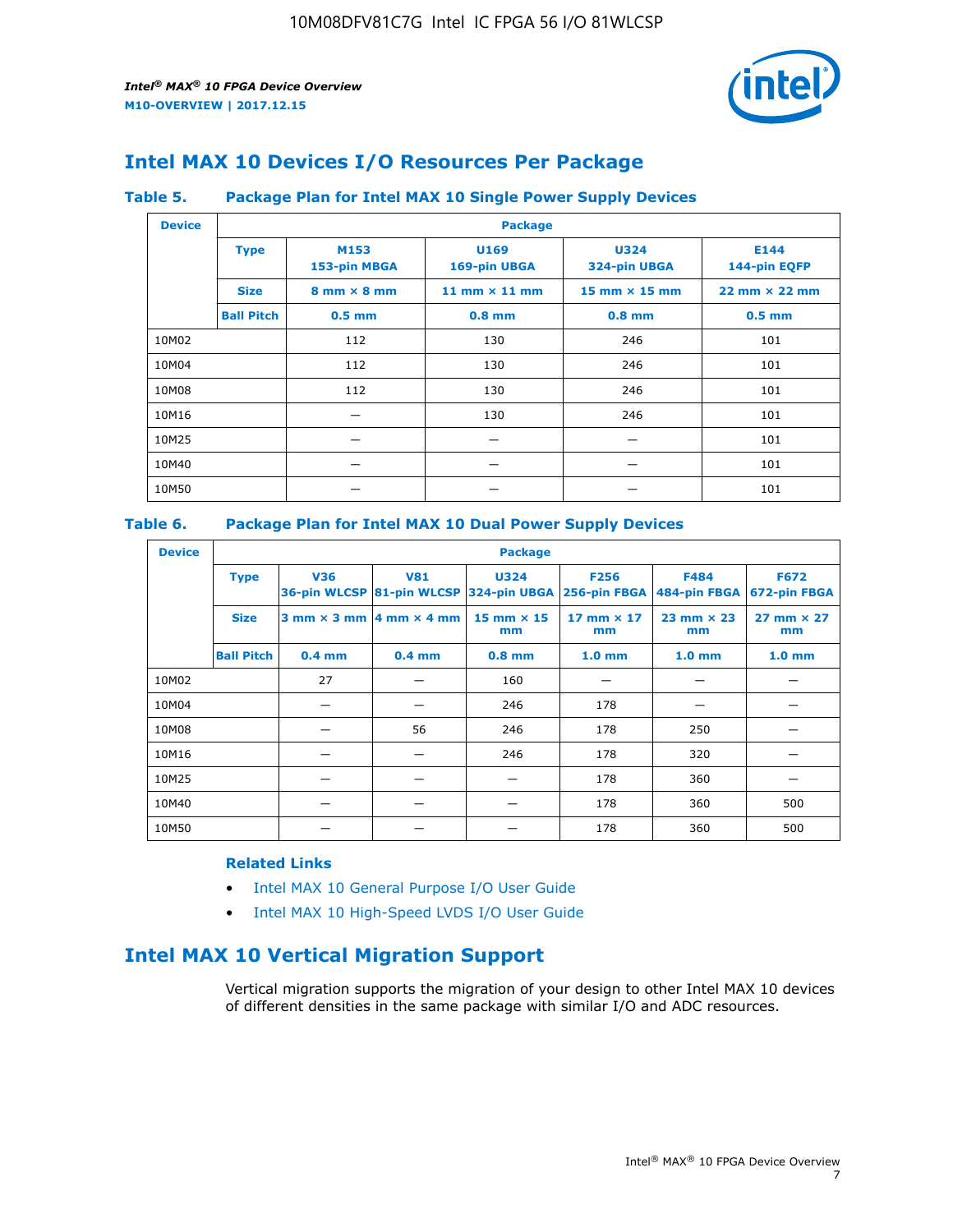

## **Intel MAX 10 I/O Vertical Migration Support**

#### **Figure 2. Migration Capability Across Intel MAX 10 Devices**

- The arrows indicate the migration paths. The devices included in each vertical migration path are shaded. Non-migratable devices are omitted. Some packages have several migration paths. Devices with lesser I/O resources in the same path have lighter shades.
- To achieve the full I/O migration across product lines in the same migration path, restrict I/Os usage to match the product line with the lowest I/O count.

|               | Package                          |            |      |      |             |                  |                                    |      |      |  |
|---------------|----------------------------------|------------|------|------|-------------|------------------|------------------------------------|------|------|--|
| <b>Device</b> | <b>V36</b>                       | <b>V81</b> | M153 | U169 | <b>U324</b> | F <sub>256</sub> | E144                               | F484 | F672 |  |
| 10M02         |                                  |            |      |      | 7           |                  |                                    |      |      |  |
| 10M04         |                                  |            |      |      |             |                  |                                    |      |      |  |
| 10M08         |                                  |            |      |      |             |                  |                                    |      |      |  |
| 10M16         |                                  |            |      |      |             |                  |                                    |      |      |  |
| 10M25         |                                  |            |      |      |             |                  |                                    |      |      |  |
| 10M40         |                                  |            |      |      |             |                  |                                    |      |      |  |
| 10M50         |                                  |            |      |      |             |                  |                                    |      |      |  |
|               | <b>Dual Power Supply Devices</b> |            |      |      |             |                  | <b>Single Power Supply Devices</b> |      |      |  |

*Note:* To verify the pin migration compatibility, use the Pin Migration View window in the Intel Quartus Prime software Pin Planner.

#### **Intel MAX 10 ADC Vertical Migration Support**

#### **Figure 3. ADC Vertical Migration Across Intel MAX 10 Devices**

The arrows indicate the ADC migration paths. The devices included in each vertical migration path are shaded.

|                                                                                                                                                                                                                         | Package |      |      |                  |      |      |      |  |  |
|-------------------------------------------------------------------------------------------------------------------------------------------------------------------------------------------------------------------------|---------|------|------|------------------|------|------|------|--|--|
| <b>Device</b>                                                                                                                                                                                                           | M153    | U169 | U324 | F <sub>256</sub> | E144 | F484 | F672 |  |  |
| 10M04                                                                                                                                                                                                                   |         |      |      |                  |      |      |      |  |  |
| 10M08                                                                                                                                                                                                                   |         |      |      |                  |      |      |      |  |  |
| 10M16                                                                                                                                                                                                                   |         |      |      |                  |      |      |      |  |  |
| 10M25                                                                                                                                                                                                                   |         |      |      |                  |      |      |      |  |  |
| 10M40                                                                                                                                                                                                                   |         |      |      |                  |      |      |      |  |  |
| 10M50                                                                                                                                                                                                                   |         |      |      |                  |      |      |      |  |  |
| Dual ADC Device: Each ADC (ADC1 and ADC2) supports 1 dedicated analog input pin and 8 dual function pins.<br><b>Single ADC Device:</b> Single ADC that supports 1 dedicated analog input pin and 16 dual function pins. |         |      |      |                  |      |      |      |  |  |

**Single ADC Device:** Single ADC that supports 1 dedicated analog input pin and 8 dual function pins.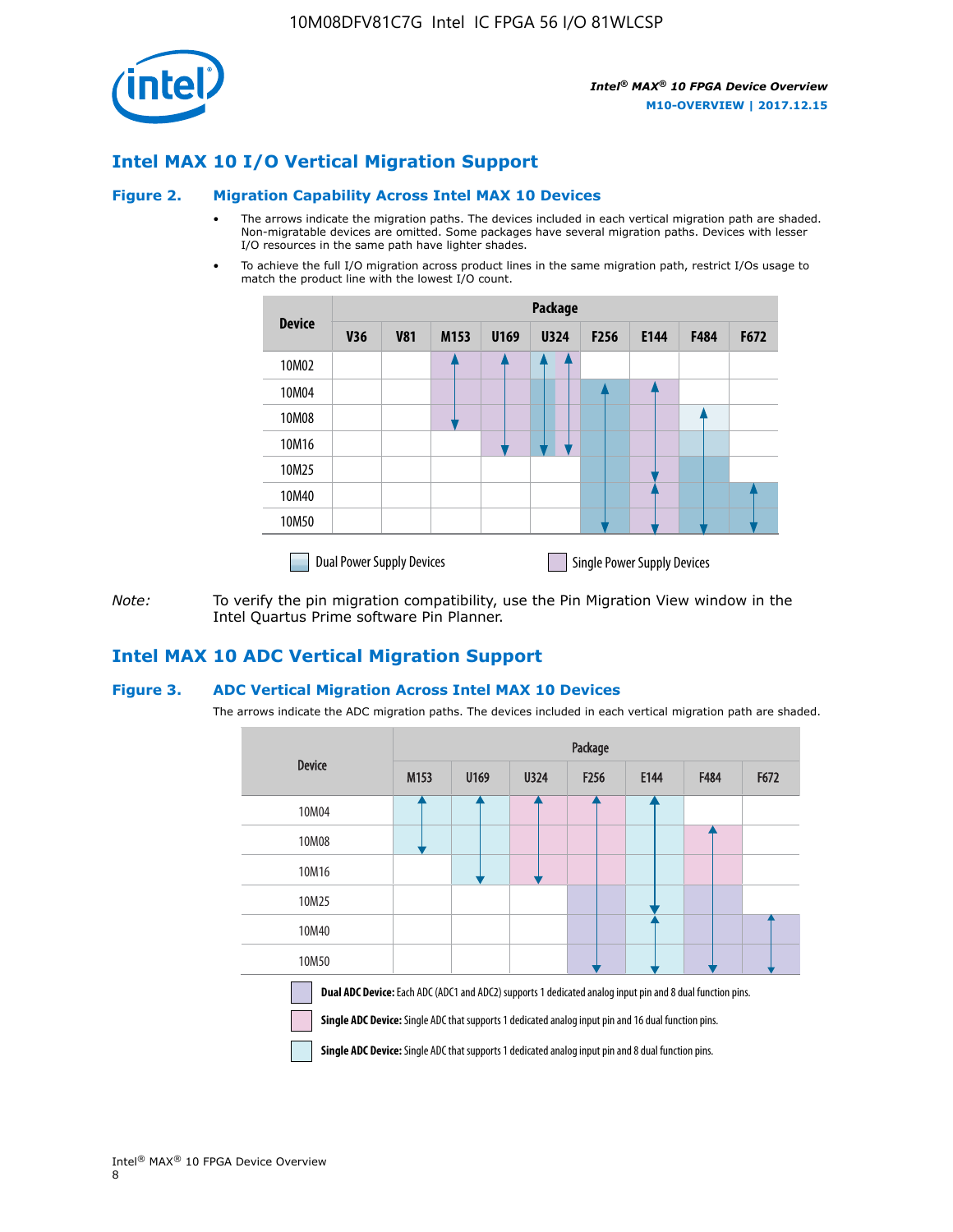

#### **Table 7. Pin Migration Conditions for ADC Migration**

| <b>Source</b>     | <b>Target</b>     | <b>Migratable Pins</b>                                                                                            |
|-------------------|-------------------|-------------------------------------------------------------------------------------------------------------------|
| Single ADC device | Single ADC device | You can migrate all ADC input pins                                                                                |
| Dual ADC device   | Dual ADC device   |                                                                                                                   |
| Single ADC device | Dual ADC device   | One dedicated analog input pin.                                                                                   |
| Dual ADC device   | Single ADC device | Eight dual function pins from the ADC1 block of the<br>٠<br>source device to the ADC1 block of the target device. |

## **Logic Elements and Logic Array Blocks**

The LAB consists of 16 logic elements (LE) and a LAB-wide control block. An LE is the smallest unit of logic in the Intel MAX 10 device architecture. Each LE has four inputs, a four-input look-up table (LUT), a register, and output logic. The four-input LUT is a function generator that can implement any function with four variables.

#### **Figure 4. Intel MAX 10 Device Family LEs**



## **Analog-to-Digital Converter**

Intel MAX 10 devices feature up to two ADCs. You can use the ADCs to monitor many different signals, including on-chip temperature.

#### **Table 8. ADC Features**

| <b>Feature</b>             | <b>Description</b>                                                                                                                                                                                  |
|----------------------------|-----------------------------------------------------------------------------------------------------------------------------------------------------------------------------------------------------|
| 12-bit resolution          | Translates analog signal to digital data for information processing, computing,<br>data transmission, and control systems<br>Provides a 12-bit digital representation of the observed analog signal |
| Up to 1 MSPS sampling rate | Monitors single-ended external inputs with a cumulative sampling rate of 25<br>kilosamples per second to 1 MSPS in normal mode                                                                      |
|                            |                                                                                                                                                                                                     |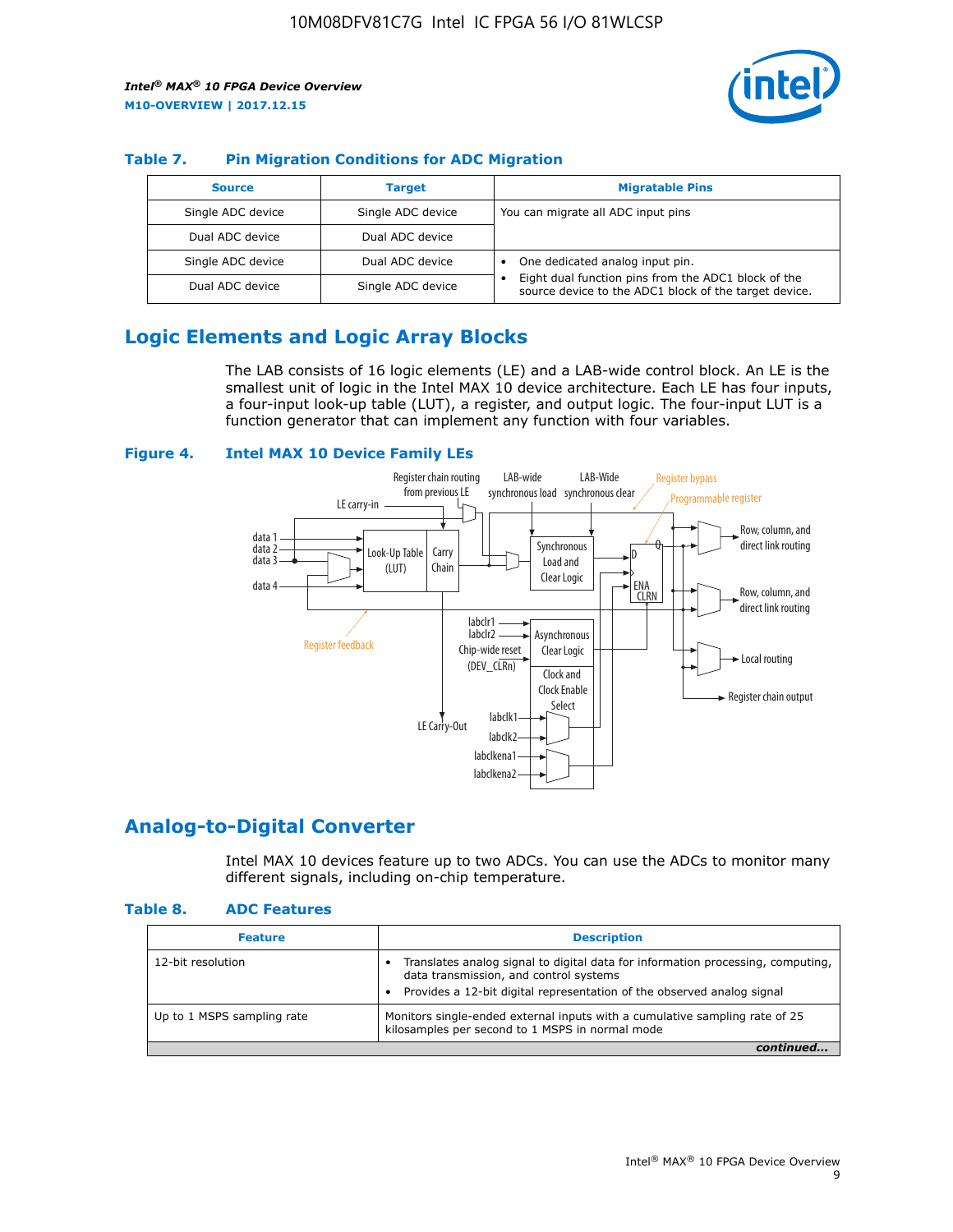

| <b>Feature</b>                                                  | <b>Description</b>                                                                                                                         |
|-----------------------------------------------------------------|--------------------------------------------------------------------------------------------------------------------------------------------|
| Up to 17 single-ended external inputs<br>for single ADC devices | One dedicated analog and 16 dual function input pins                                                                                       |
| Up to 18 single-ended external inputs<br>for dual ADC devices   | One dedicated analog and eight dual-function input pins in each ADC block<br>٠<br>Simultaneous measurement capability for dual ADC devices |
| On-chip temperature sensor                                      | Monitors external temperature data input with a sampling rate of up to 50<br>kilosamples per second                                        |

## **User Flash Memory**

The user flash memory (UFM) block in Intel MAX 10 devices stores non-volatile information.

UFM provides an ideal storage solution that you can access using Avalon Memory-Mapped (Avalon-MM) slave interface protocol.

#### **Table 9. UFM Features**

| <b>Features</b>     | <b>Capacity</b>                                                             |
|---------------------|-----------------------------------------------------------------------------|
| Endurance           | Counts to at least 10,000 program/erase cycles                              |
| Data retention      | 20 years at 85 °C<br>٠<br>10 years at 100 °C<br>$\bullet$                   |
| Operating frequency | Maximum 116 MHz for parallel interface and 7.25 MHz for<br>serial interface |
| Data length         | Stores data up to 32 bits length in parallel                                |

## **Embedded Multipliers and Digital Signal Processing Support**

Intel MAX 10 devices support up to 144 embedded multiplier blocks. Each block supports one individual  $18 \times 18$ -bit multiplier or two individual  $9 \times 9$ -bit multipliers.

With the combination of on-chip resources and external interfaces in Intel MAX 10 devices, you can build DSP systems with high performance, low system cost, and low power consumption.

You can use the Intel MAX 10 device on its own or as a DSP device co-processor to improve price-to-performance ratios of DSP systems.

You can control the operation of the embedded multiplier blocks using the following options:

- Parameterize the relevant IP cores with the Intel Quartus Prime parameter editor
- Infer the multipliers directly with VHDL or Verilog HDL

System design features provided for Intel MAX 10 devices: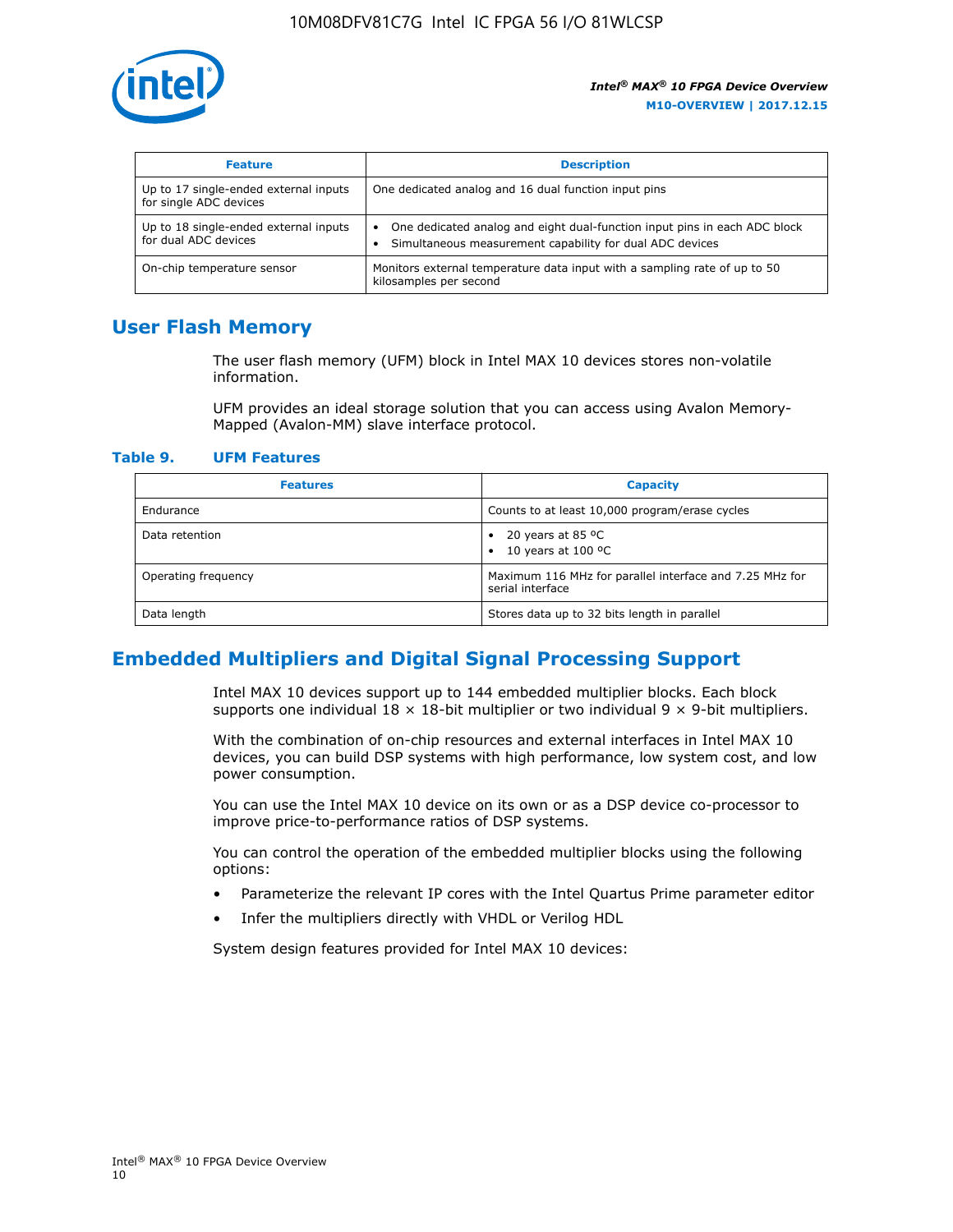

- DSP IP cores:
	- Common DSP processing functions such as finite impulse response (FIR), fast Fourier transform (FFT), and numerically controlled oscillator (NCO) functions
	- Suites of common video and image processing functions
- Complete reference designs for end-market applications
- DSP Builder for Intel FPGAs interface tool between the Intel Quartus Prime software and the MathWorks Simulink and MATLAB design environments
- DSP development kits

### **Embedded Memory Blocks**

The embedded memory structure consists of M9K memory blocks columns. Each M9K memory block of a Intel MAX 10 device provides 9 Kb of on-chip memory capable of operating at up to 284 MHz. The embedded memory structure consists of M9K memory blocks columns. Each M9K memory block of a Intel MAX 10 device provides 9 Kb of on-chip memory. You can cascade the memory blocks to form wider or deeper logic structures.

You can configure the M9K memory blocks as RAM, FIFO buffers, or ROM.

The Intel MAX 10 device memory blocks are optimized for applications such as high throughput packet processing, embedded processor program, and embedded data storage.

| <b>Operation Modes</b> | <b>Port Widths</b>                                                            |
|------------------------|-------------------------------------------------------------------------------|
| Single port            | $x1, x2, x4, x8, x9, x16, x18, x32, and x36$                                  |
| Simple dual port       | $x1, x2, x4, x8, x9, x16, x18, x32, and x36$                                  |
| True dual port         | $\times1, \times2, \times4, \times8, \times9, \times16, \text{and } \times18$ |

#### **Table 10. M9K Operation Modes and Port Widths**

## **Clocking and PLL**

Intel MAX 10 devices offer the following resources: global clock (GCLK) networks and phase-locked loops (PLLs) with a 116-MHz built-in oscillator.

Intel MAX 10 devices support up to 20 global clock (GCLK) networks with operating frequency up to 450 MHz. The GCLK networks have high drive strength and low skew.

The PLLs provide robust clock management and synthesis for device clock management, external system clock management, and I/O interface clocking. The high precision and low jitter PLLs offers the following features:

- Reduction in the number of oscillators required on the board
- Reduction in the device clock pins through multiple clock frequency synthesis from a single reference clock source
- Frequency synthesis
- On-chip clock de-skew
- Jitter attenuation
- Dynamic phase-shift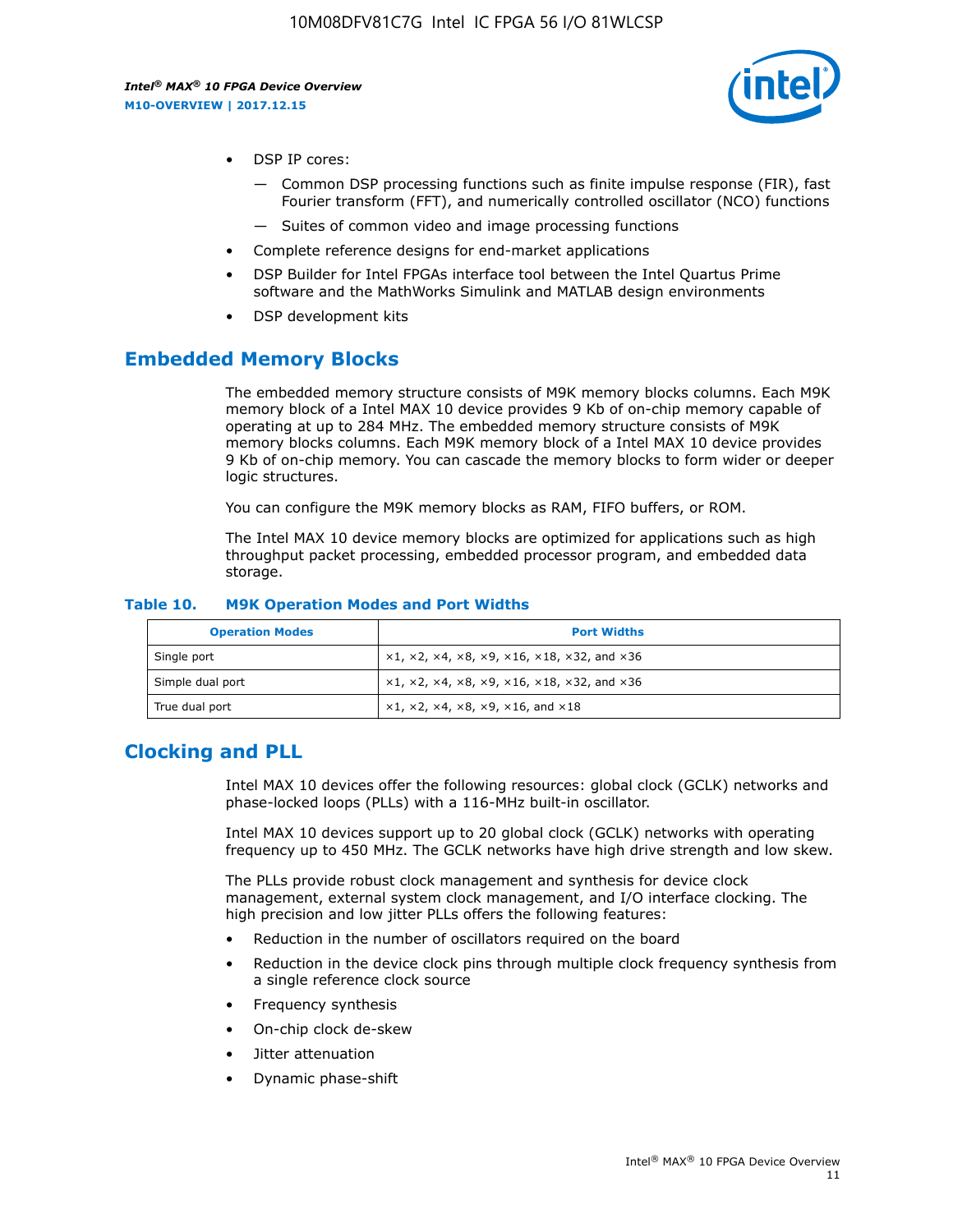

- Zero delay buffer
- Counter reconfiguration
- Bandwidth reconfiguration
- Programmable output duty cycle
- PLL cascading
- Reference clock switchover
- Driving of the ADC block

## **FPGA General Purpose I/O**

The Intel MAX 10 I/O buffers support a range of programmable features.

These features increase the flexibility of I/O utilization and provide an alternative to reduce the usage of external discrete components such as a pull-up resistor and a PCI clamp diode.

## **External Memory Interface**

Dual-supply Intel MAX 10 devices feature external memory interfaces solution that uses the I/O elements on the right side of the devices together with the UniPHY IP.

With this solution, you can create external memory interfaces to 16-bit SDRAM components with error correction coding (ECC).

*Note:* The external memory interface feature is available only for dual-supply Intel MAX 10 devices.

#### **Table 11. External Memory Interface Performance**

| <b>External Memory</b><br>Interface $(3)$ | <b>I/O Standard</b> | <b>Maximum Width</b> | <b>Maximum Frequency (MHz)</b> |
|-------------------------------------------|---------------------|----------------------|--------------------------------|
| <b>DDR3 SDRAM</b>                         | SSTL-15             | 16 bit $+8$ bit ECC  | 303                            |
| <b>DDR3L SDRAM</b>                        | SSTL-135            | 16 bit $+8$ bit ECC  | 303                            |
| <b>DDR2 SDRAM</b>                         | SSTL-18             | 16 bit $+8$ bit ECC  | 200                            |
| LPDDR2 SDRAM                              | $H$ SUL-12          | 16 bit without ECC   | $200^{(4)}$                    |

#### **Related Links**

[External Memory Interface Spec Estimator](http://www.altera.com/technology/memory/estimator/mem-emif-index.html)

Provides a parametric tool that allows you to find and compare the performance of the supported external memory interfaces in Intel FPGAs.

 $(3)$  The device hardware supports SRAM. Use your own design to interface with SRAM devices.

 $(4)$  To achieve the specified performance, constrain the memory device I/O and core power supply variation to within ±3%. By default, the frequency is 167 MHz.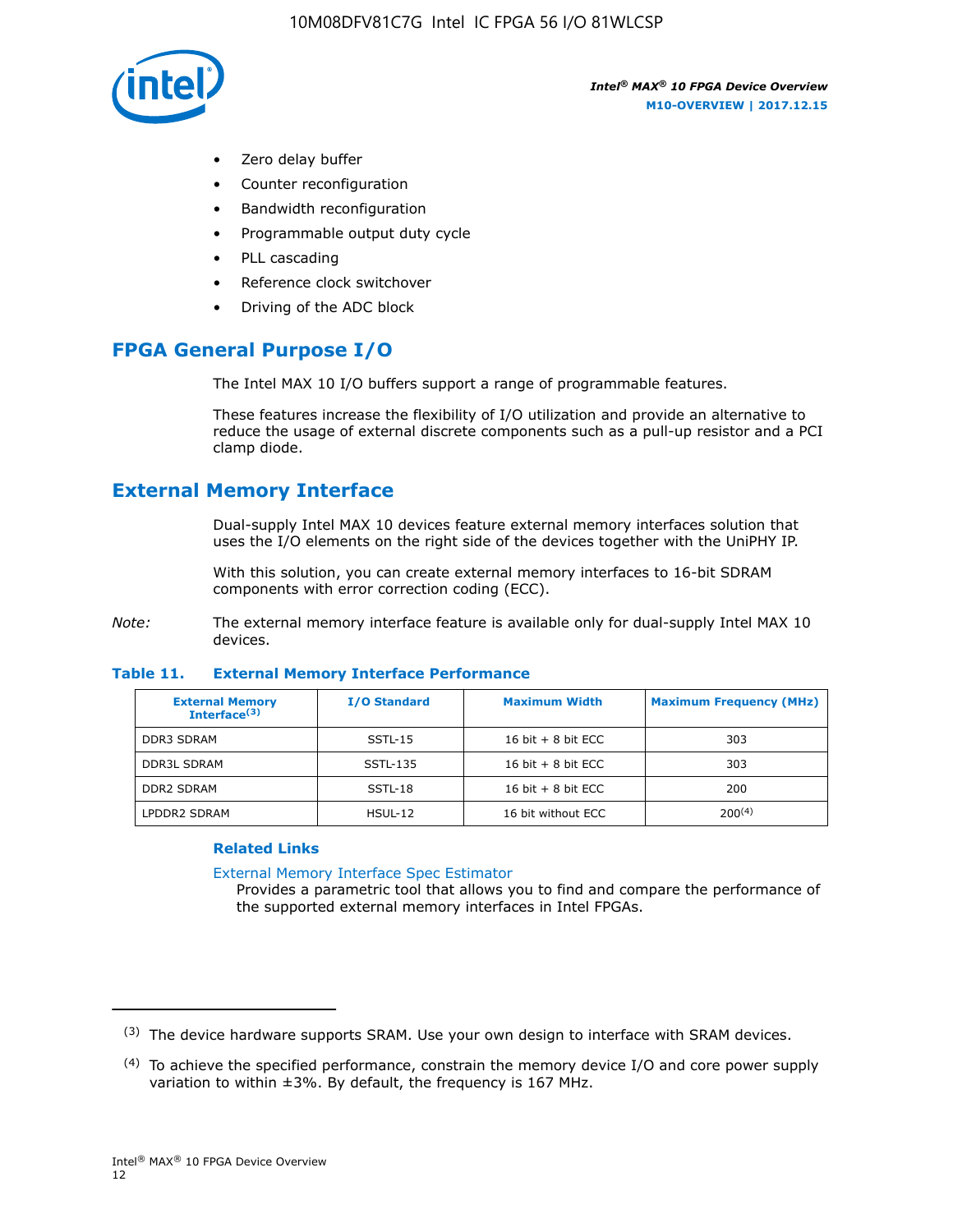

## **Configuration**

#### **Table 12. Configuration Features**

| <b>Feature</b>                    | <b>Description</b>                                                                                                                                                                       |
|-----------------------------------|------------------------------------------------------------------------------------------------------------------------------------------------------------------------------------------|
| Dual configuration                | Stores two configuration images in the configuration flash memory (CFM)<br>Selects the first configuration image to load using the CONFIG SEL pin                                        |
| Design security                   | Supports 128-bit key with non-volatile key programming<br>Limits access of the JTAG instruction during power-up in the JTAG secure mode<br>Unique device ID for each Intel MAX 10 device |
| <b>SEU Mitigation</b>             | Auto-detects cyclic redundancy check (CRC) errors during configuration<br>Provides optional CRC error detection and identification in user mode                                          |
| Dual-purpose configuration<br>pin | Functions as configuration pins prior to user mode<br>$\bullet$<br>Provides options to be used as configuration pin or user I/O pin in user mode                                         |
| Configuration data<br>compression | Decompresses the compressed configuration bitstream data in real-time during<br>configuration<br>Reduces the size of configuration image stored in the CFM                               |
| Instant-on                        | Provides the fastest power-up mode for Intel MAX 10 devices.                                                                                                                             |

#### **Table 13. Configuration Schemes for Intel MAX 10 Devices**

| <b>Configuration Scheme</b>   | <b>Compression</b>       | <b>Encryption</b> | <b>Dual Image</b><br><b>Configuration</b> | <b>Data Width</b> |
|-------------------------------|--------------------------|-------------------|-------------------------------------------|-------------------|
| <b>Internal Configuration</b> | Yes                      | Yes               | Yes                                       |                   |
| <b>JTAG</b>                   | $\overline{\phantom{a}}$ |                   | -                                         |                   |

## **Power Management**

#### **Table 14. Power Options**

| <b>Power Options</b>                  | <b>Advantage</b>                                                                                                                                |  |
|---------------------------------------|-------------------------------------------------------------------------------------------------------------------------------------------------|--|
| Single-supply device                  | Saves board space and costs.                                                                                                                    |  |
| Dual-supply device                    | Consumes less power<br>Offers higher performance<br>$\bullet$                                                                                   |  |
| Power management<br>controller scheme | Reduces dynamic power consumption when certain applications are in standby mode<br>Provides a fast wake-up time of less than 1 ms.<br>$\bullet$ |  |

## **Document Revision History for Intel MAX 10 FPGA Device Overview**

| <b>Date</b>   | <b>Version</b> | <b>Changes</b>                                                                                                                                                                                                                       |
|---------------|----------------|--------------------------------------------------------------------------------------------------------------------------------------------------------------------------------------------------------------------------------------|
| December 2017 | 2017.12.15     | Added the U324 package for the Intel MAX 10 single power supply<br>devices.<br>Updated the 10M02 GPIO and LVDS count in the Maximum Resource<br>Counts for Intel MAX 10 Devices table.<br>Updated the I/O vertical migration figure. |
| February 2017 | 2017.02.21     | Rebranded as Intel.                                                                                                                                                                                                                  |
|               |                |                                                                                                                                                                                                                                      |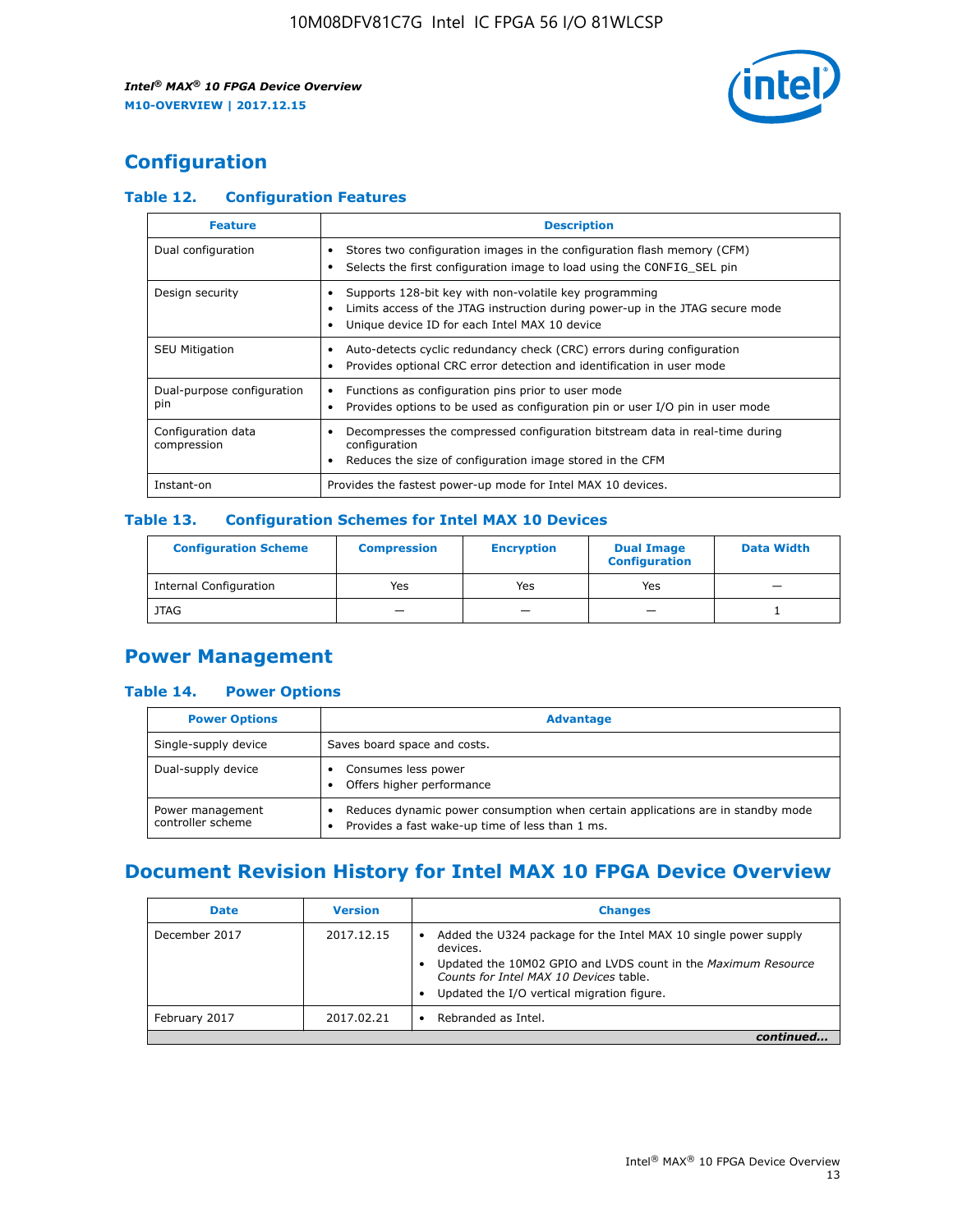

| <b>Date</b>    | <b>Version</b> | <b>Changes</b>                                                                                                                                                                                                                                                                                                                                                                                                                                                                                                                                                                                                                                                                                                                                                                                                                                                                                                                                                                                                                                                                                                                                                          |
|----------------|----------------|-------------------------------------------------------------------------------------------------------------------------------------------------------------------------------------------------------------------------------------------------------------------------------------------------------------------------------------------------------------------------------------------------------------------------------------------------------------------------------------------------------------------------------------------------------------------------------------------------------------------------------------------------------------------------------------------------------------------------------------------------------------------------------------------------------------------------------------------------------------------------------------------------------------------------------------------------------------------------------------------------------------------------------------------------------------------------------------------------------------------------------------------------------------------------|
| December 2016  | 2016.12.20     | • Updated EMIF information in the Summary of Features for Intel MAX 10<br>Devices table. EMIF is only supported in selected Intel MAX 10 device<br>density and package combinations, and for 600 Mbps performance, -6<br>device speed grade is required.<br>Updated the device ordering information to include P for leaded<br>$\bullet$<br>package.                                                                                                                                                                                                                                                                                                                                                                                                                                                                                                                                                                                                                                                                                                                                                                                                                    |
| May 2016       | 2016.05.02     | Removed all preliminary marks.<br>Update the ADC sampling rate description. The ADC feature monitors<br>$\bullet$<br>single-ended external inputs with a cumulative sampling rate of 25<br>kilosamples per second to 1 MSPS in normal mode.                                                                                                                                                                                                                                                                                                                                                                                                                                                                                                                                                                                                                                                                                                                                                                                                                                                                                                                             |
| November 2015  | 2015.11.02     | Removed SF feature from the device ordering information figure.<br>$\bullet$<br>Changed instances of Quartus II to Intel Quartus Prime.<br>$\bullet$                                                                                                                                                                                                                                                                                                                                                                                                                                                                                                                                                                                                                                                                                                                                                                                                                                                                                                                                                                                                                    |
| May 2015       | 2015.05.04     | Added clearer descriptions for the feature options listed in the device<br>$\bullet$<br>ordering information figure.<br>Updated the maximum dedicated LVDS transmitter count of 10M02<br>$\bullet$<br>device from 10 to 9.<br>• Removed the F672 package of the Intel MAX 10 10M25 device :<br>- Updated the devices I/O resources per package.<br>$-$ Updated the I/O vertical migration support.<br>- Updated the ADC vertical migration support.<br>Updated the maximum resources for 10M25 device:<br>$\bullet$<br>- Maximum GPIO from 380 to 360.<br>- Maximum dedicated LVDS transmitter from 26 to 24.<br>- Maximum emulated LVDS transmitter from 181 to 171.<br>- Maximum dedicated LVDS receiver from 181 to 171.<br>Added ADC information for the E144 package of the 10M04 device.<br>$\bullet$<br>Updated the ADC vertical migration diagram to clarify that there are<br>single ADC devices with eight and 16 dual function pins.<br>Removed the note about contacting Altera for DDR3, DDR3L, DDR2,<br>and LPDDR2 external memory interface support. The Intel Quartus<br>Prime software supports these external memory interfaces from version<br>15.0. |
| December 2014  | 2014.12.15     | Changed terms:<br>$\bullet$<br>- "dual image" to "dual configuration image"<br>- "dual-image configuration" to dual configuration"<br>Added memory initialization feature for Flash and Analog devices.<br>$\bullet$<br>Added maximum data retention capacity of up to 20 years for UFM<br>$\bullet$<br>feature.<br>Added maximum operating frequency of 7.25 MHz for serial interface<br>$\bullet$<br>for UFM feature.                                                                                                                                                                                                                                                                                                                                                                                                                                                                                                                                                                                                                                                                                                                                                 |
| September 2014 | 2014.09.22     | Initial release.                                                                                                                                                                                                                                                                                                                                                                                                                                                                                                                                                                                                                                                                                                                                                                                                                                                                                                                                                                                                                                                                                                                                                        |